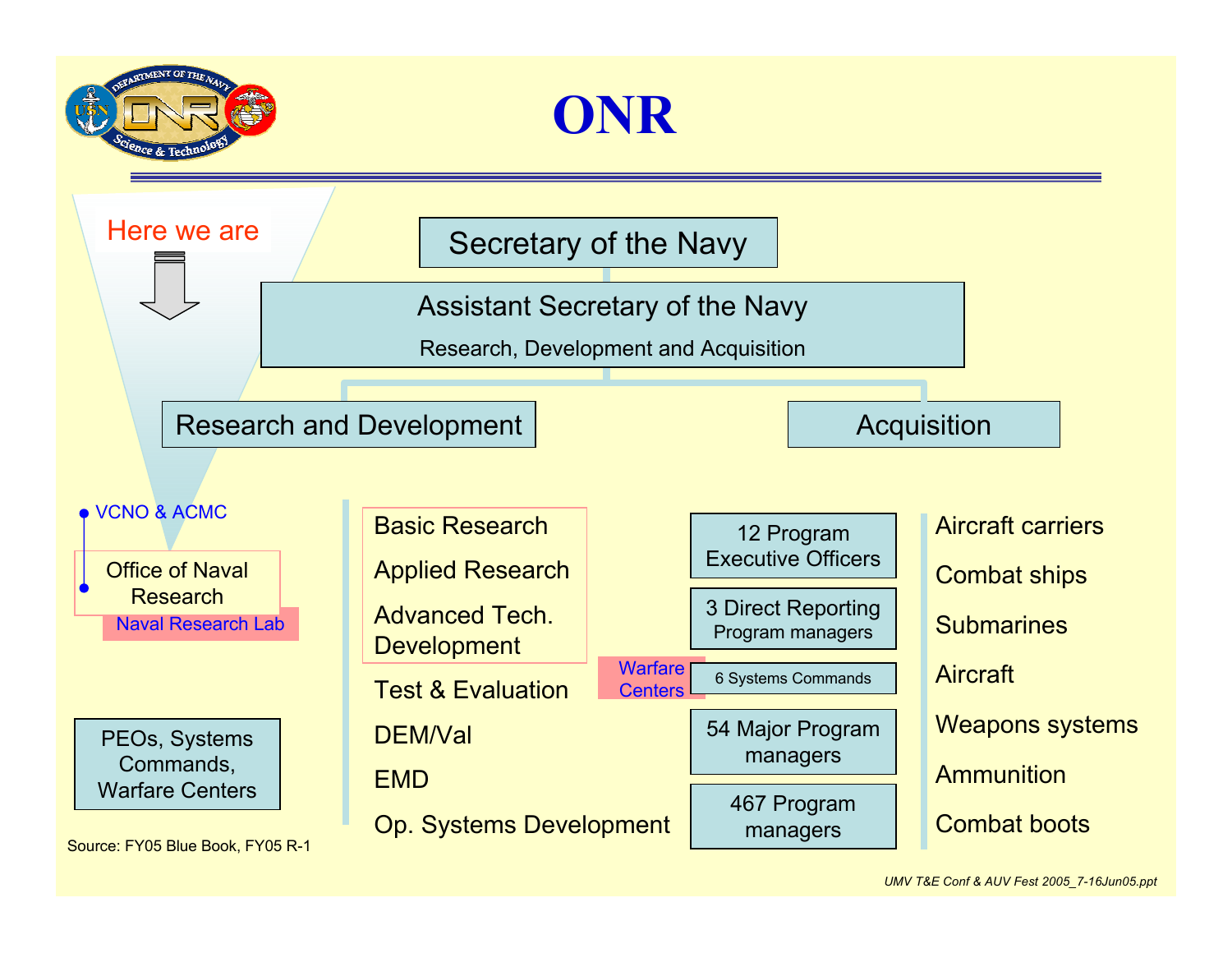

• Bioremediation, Biofouling

• Personnel & Clothing  $\alpha$  Clothing • Logistics, Shore Facilities,

Waterfront

# **ONR S&T Departments**

| Code 31                                | Code 32                                    | Code 33                                     |
|----------------------------------------|--------------------------------------------|---------------------------------------------|
| Information, Electronics, &            | <b>Ocean, Atmosphere &amp; Space</b>       | <b>Engineering Materials &amp; Physical</b> |
| <b>Surveillance S&amp;T Department</b> | <b>S&amp;T</b> Department                  | <b>S&amp;T</b> Department                   |
| • Mathematics                          | • Battlespace Environments - BSE           | • Physics                                   |
| • Computers                            | • Undersea Warfare - ASW                   | • Chemistry                                 |
| • Electronics                          | • Undersea Warfare - MIW                   | • Environmental Quality                     |
| • Surveillance                         | - NSW / EOD & Small Unit Ops               | • Materials                                 |
| $\cdot$ C <sub>3</sub>                 | • Maritime ISR & Space                     | • Mechanics                                 |
| • Electronic Combat                    | Exploitation – ISR / SE                    | • Energy Conversion $&$                     |
| • Modeling $&$ Simulation              | • Space S&T Office                         | Explosives                                  |
|                                        | • Countermine Program Office               | • Ships & Submarines                        |
|                                        |                                            | • Undersea Weapons                          |
|                                        |                                            |                                             |
| Code 34                                | Code 35                                    | Code 36                                     |
| Human Systems S&T Department           | <b>Weapons, Marine Corps &amp; Special</b> | <b>Industrial Programs Department</b>       |
| • Biological, Health & BW / CW         | <b>Programs S&amp;T Department</b>         | $\cdot$ SBIR                                |
| • Cognitive & Neural Sciences          | • Surface / Air                            | • MANTECH / MANSCIENCE                      |
| and Human Factors                      | • Weapons                                  | • Navy Dual-Use Technology                  |
| • Biorobotics                          | • Aircraft                                 | Program                                     |
| • Training & Training Devices          | $\cdot$ LO/CLO                             | • Tech Transfer/IR&D                        |
|                                        | $\alpha$ $\alpha$ $\pi$                    |                                             |

• Marine Corps S&T • Special Programs • Special Programs